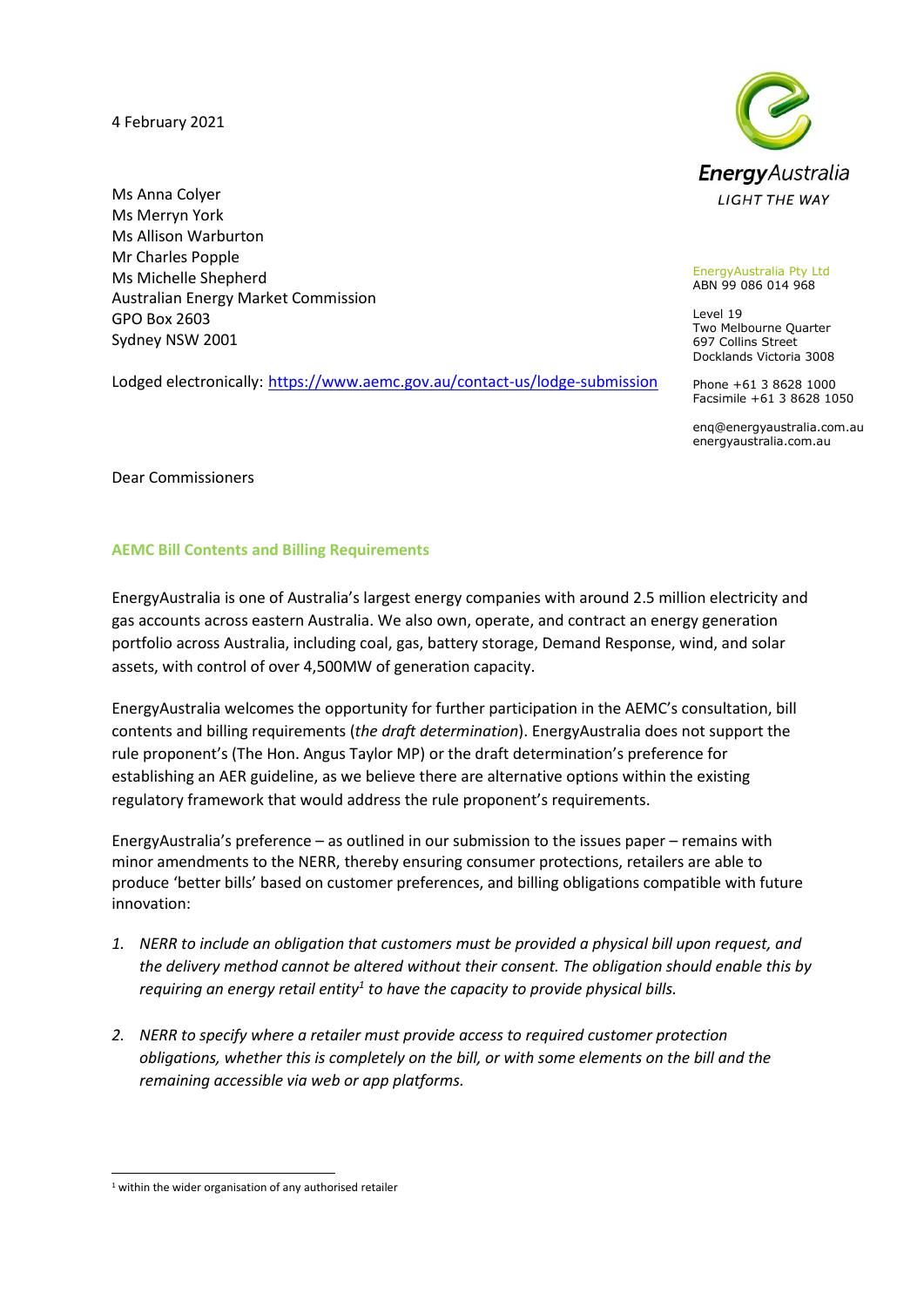*3. NERR to specify that retailers can produce and issue 'bills' based on the customer's chosen preference for the delivery of, and access to, these obligations (incl. not issuing a formal bill if a customer prefers to interact with a web or app platform).*

Further to our previous suggestions, we support an additional NERR amendment to establish consistent nomenclature for currently inconsistent terminology, such as, acronyms CR (credit) and DB (debit), and controlled-load tariff/off-peak tariff:

## *4. NERR to specify required nomenclature for common billing terms and phrases.*

EnergyAustralia believes the amendments proposed to the NERR billing obligations will address the objectives of the proponent, future proof billing, promote innovation and competition, while limiting the need for extensive changes to retailers' billings; we believe given the opportunity a competitive market can achieve customers' evolving billing desires.

However, if an AER guideline is pursued, EnergyAustralia believe the AEMC's final determination should provide clear analysis of the potential shortcomings of this option, and consideration for additional safeguards to protect the integrity of the process.

The AEMC draft determination stated that, compared with obligations in the NERR, an AER guideline would be '*more responsive and adaptable to change*', and therefore able to '*keep pace with market developments and consumer preferences'*. We agree that guidelines are more flexible and able to deal with change than rule provisions, and are also typically better able to accommodate matters of detail such as information provision which are pertinent to customer bills.

Our experience with AER guidelines on retail matters is that they can be highly prescriptive. This requires a deep understanding of the needs of the market or preferences of energy consumers. We recognise the desire to promote better customer outcomes, however we consider it is preferrable to encourage retailers to deliver this wherever possible as they best understand customer needs, rather than have the AER directly prescribe outcomes as it is somewhat removed from retailercustomer interactions. The ability of guidelines to be appropriately updated in line with market developments and changing customer preferences is similarly dependent on the AER's awareness of such changes.

The AER's Customer Hardship Policy Guideline<sup>2</sup> and Retailer Pricing Information Guideline<sup>3</sup> (RPIG) were prescriptive and created standardised retail offerings, to the detriment of retailers being able to produce more customer-oriented information. Notably, the RPIG created a representation for retailer pricing information that – albeit consistent – if used for billing, would be in contradiction to the goal of the rule change proponent to '*simplify energy bills*'; the RPIG did not establish broad objectives that retailers could tailor to suit their customers' needs, instead requiring 35 specific obligations, and virtually identical, complex and information overloaded, offerings from retailers.

The draft determination proposed a requirement for '*industry consultation in the development and review of the guidelines'*. To ensure this consultation is appropriately reflected in guidelines and

<sup>2</sup> [AER Customer Hardship Policy Guidelines](https://www.aer.gov.au/retail-markets/guidelines-reviews/customer-hardship-policy-guideline)

<sup>3</sup> [AER Retail Pricing Information Guideline version 5](https://www.aer.gov.au/system/files/AER%20Retail%20Pricing%20Information%20Guidelines%20-%20Version%205.0%20-%20April%202018.pdf)